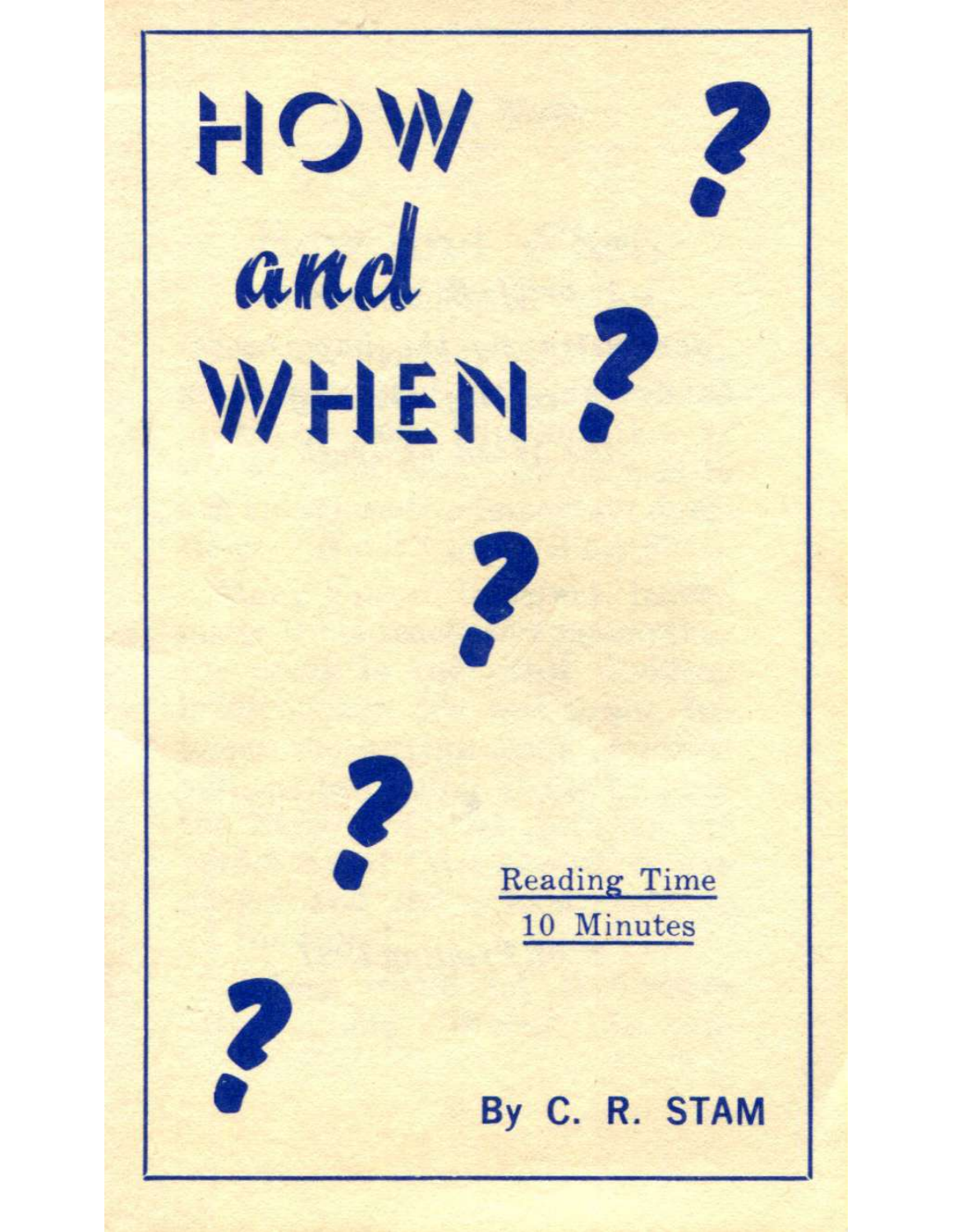# **How and When**

by Cornelius R. Stam

A brief Bible study demonstrating the importance of rightly dividing the Word of truth.

In considering some of the most important subjects related to the present "dispensation of the grace of God," we do well to ask ourselves two important questions: "*How?*" and "*When?*"

Many sincere believers, indeed many Bible teachers suppose that the cross is the great dividing line between law and grace, between the setting aside of Israel and the beginning of the Church, the Body of Christ, between the preaching of "the gospel" to one nation and its proclamation to all the world.

If they would ask themselves "*How?*" and "*When?*" in considering these subjects they would soon see how unscriptural their conclusions have been.

## **The Law**

Let us ask ourselves, for example, *how* the covenant of the law was set aside.

The answer to this is very simple: *By the cross*.

**"Christ hath redeemed us from the curse of the law, being made a curse for us..." (Gal. 3:13).**

**"Having abolished in His flesh the enmity, even the law of commandments contained in ordinances..." (Eph. 2:15).**

**"Blotting out the handwriting of ordinances that was against us, which was contrary to us, and took it out of the way, nailing it to His cross" (Col. 2:14).**

This is *how* the covenant of the law was set aside, but surely it was not set aside historically *at the time* when Christ was crucified.

When our risen Lord commissioned His eleven (later restored to twelve) apostles He distinctly instructed them that they should teach their hearers to "*observe all things whatsoever I have commanded you*" (Matt. 28:20). A glance at Matthew 23:1-3 will reveal that He had commanded them to obey not only the law, but those who dispensed it.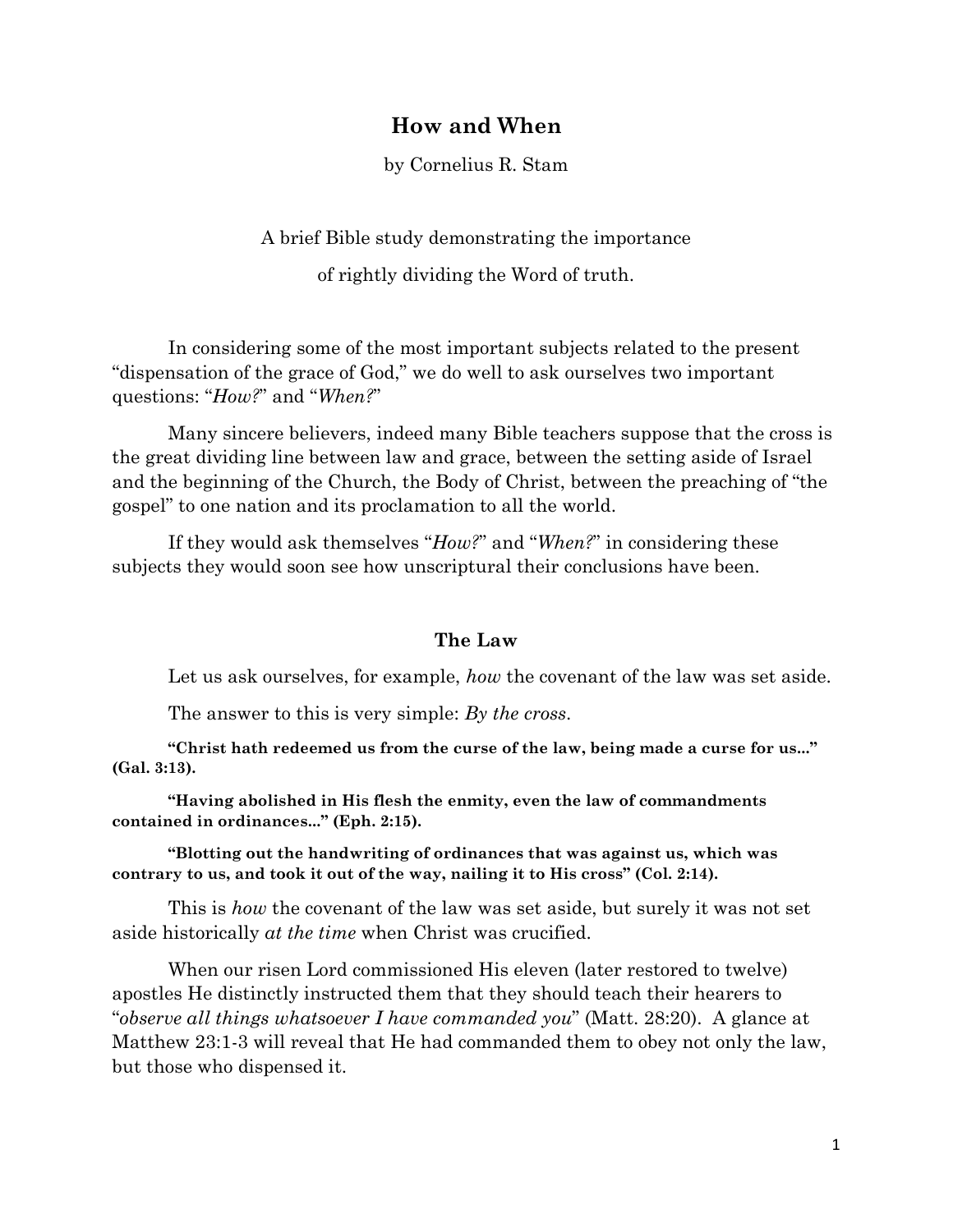A reading of the early chapters of Acts makes it unmistakably clear that during the Pentecostal era the apostles and disciples lived in strict obedience to the law, nor is there any indication of any revelation that now, through the death of Christ they were free from the law.

The man who baptized Saul of Tarsus at Damascus was said, approvingly, to be "*a devout man according to the law, having a good report of all the Jews which dwelt there*" (Acts 22:12).

It was not until the great council at Jerusalem (Acts 15) that it was first agreed that the *Gentiles* were not to be in bondage to the law (Vers. 10,19,24). Very clearly it was assumed that the Jews were still to "be circumcised and keep the law." This is why, as late as Acts 21:20 we find James and the Jerusalem elders saying to Paul:

# **"Thou seest, brother, how many thousands of Jews there are which believe; and they are ALL ZEALOUS OF THE LAW."**

*When*, then, in *history*, was the law set aside?

We submit that it was Paul, and no one until Paul, who was commissioned to proclaim—and first to the Gentiles:

# **"BUT NOW the righteousness of God WITHOUT THE LAW is manifested, being witnessed by the law and the prophets" (Rom. 3:21).**

It was to Paul that the glorified Lord revealed what the death of the cross had accomplished in relation to the law.

This is why we read so much about the setting aside of the law, first in his epistles to the Gentiles and then in his great Epistle to the Hebrews.

#### **Grace**

**"For the law was given by Moses, but grace and truth came by Jesus Christ" (John 1:17).**

Many have concluded from this passage that "the dispensation of the grace of God" was ushered in during our Lord's earthly ministry. When we ask the questions "*How?*" and "*When?*" however, we shall see that this is an unwarranted assumption.

*How* did grace come? The answer of Scripture is, "*by* Jesus Christ." Indeed, it was by the *death* of Christ that God could justly offer the riches of His grace to sinners.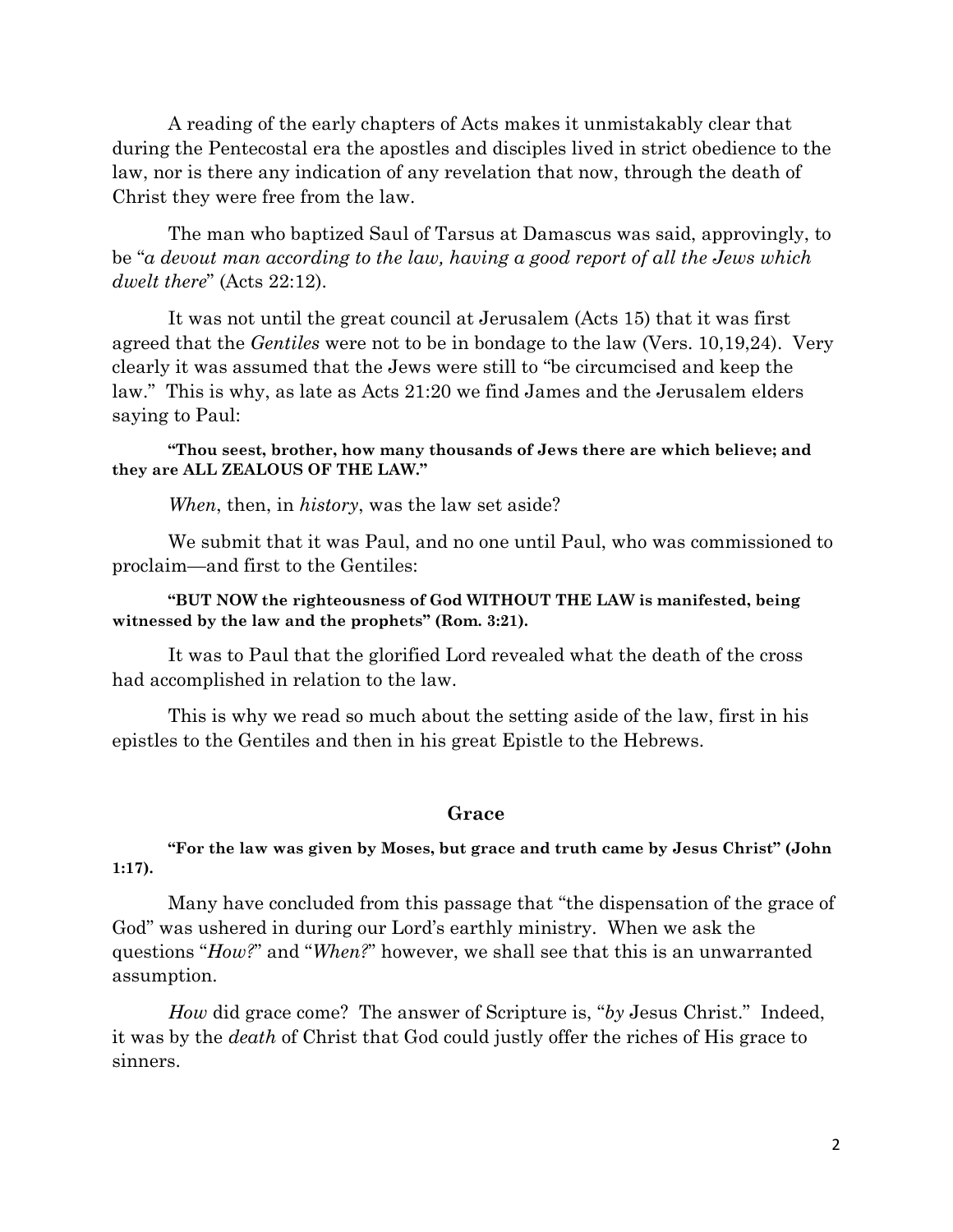**"Being justified freely by His grace** *through the redemption that is in Christ Jesus***" (Rom. 3:24).**

**"In whom we have redemption THROUGH HIS BLOOD, the forgiveness of sins, according to the riches of His grace" (Eph. 1:7).**

But now let us ask *when, historically*, God ushered in the dispensation of grace.

We have already seen that the Pentecostal believers rendered strict obedience to the law. Nor do we find any mention in the so-called "great commission" (under which they labored) about salvation by grace through faith alone, on the basis of the all-sufficiency of Christ's finished work of redemption.

Again, it is Paul, and no one until Paul, who proclaims salvation by grace alone, through faith.

It is he who tells in I Timothy 1:12-15 how "*the grace of our Lord was exceeding abundant*" to him, the chief of sinners, adding:

**"Howbeit for this cause I obtained mercy,** *that in me first Jesus Christ might show*  forth all longsuffering, for a pattern to them that should hereafter believe on Him to life *everlasting***" (Ver. 16).**

Paul was the living example, as well as the herald of the wonderful declaration with which Romans 5 is brought to a close:

**"Moreover the law entered that the offence might abound.** *But where sin abounded, grace did much more abound***:**

**"***That as sin hath reigned* **unto death,** *even so might grace reign* **through righteousness unto eternal life by Jesus Christ our Lord."**

This reign of grace was not ushered in until Paul, indeed, it had never even been prophesied, but was a mystery, "hid in God," until the glorified Lord commissioned Paul to dispense it. This is clearly stated in Ephesians 3:1-3:

**"For this cause I Paul, the prisoner of Jesus Christ for you Gentiles,**

**"If ye have heard of** *the dispensation of the grace of God***, which is given me to youward;**

**"How that** *by revelation He made known unto me the mystery***...."**

## **Israel**

Fundamentalist Bible believers in general have taught that God set aside Israel as a nation at the cross and that the Church, the Body of Christ, began at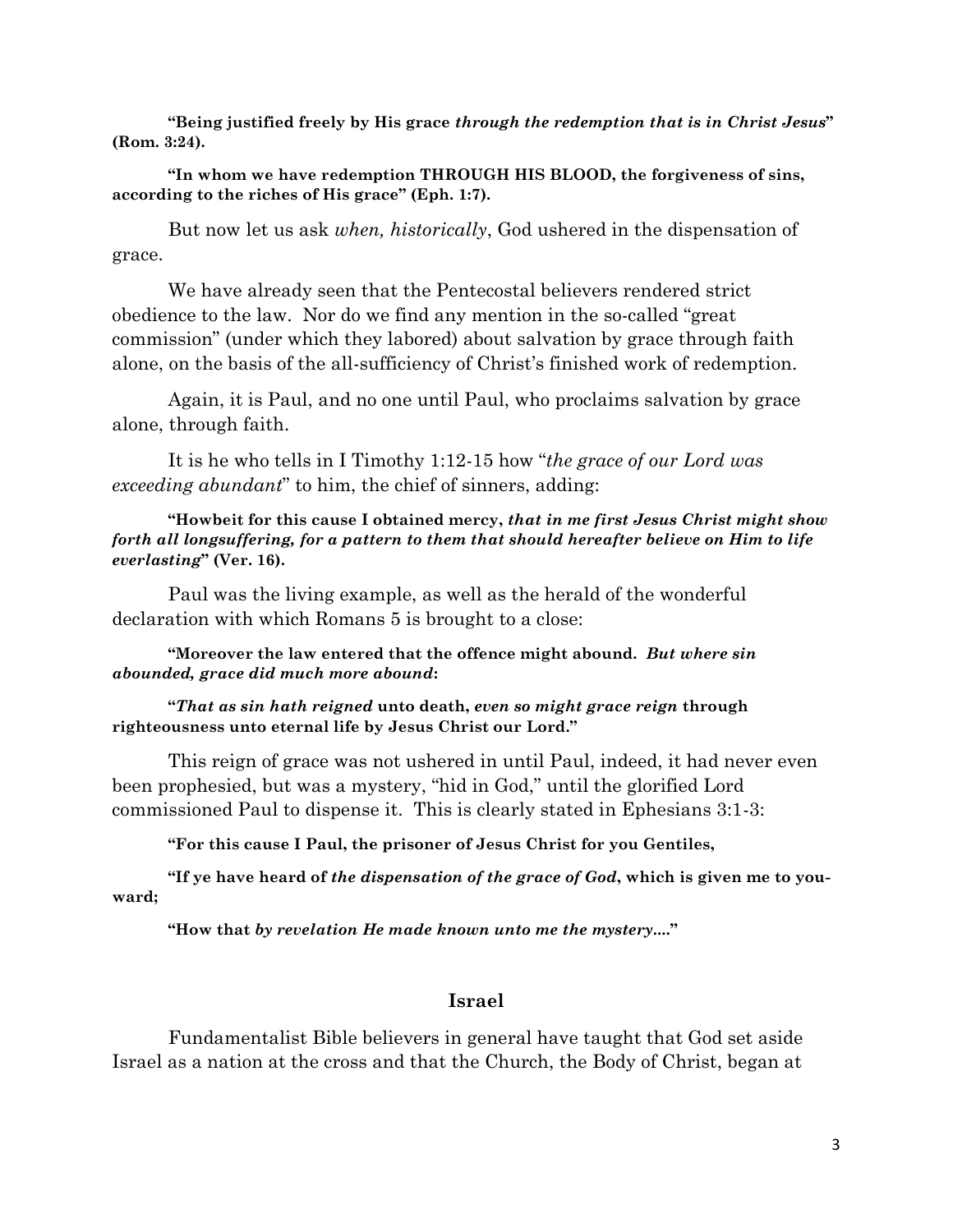Pentecost. But they make this mistake because they forget to ask "*How?*" and "*When?*"

True it was because of the cross that God finally set Israel aside, but this did not take place historically at that time. It was on the cross that our Lord prayed:

## **"Father forgive them, for they know not what they do" (Luke 23:34).**

Thus after our Lord's ascension to heaven the beloved nation was given another chance. Peter, in his Pentecostal message, addresses only them (Vers. 14,22,36). He calls them "brethren" and reminds them that God's promise of the Holy Spirit is to them (Ver. 39). In Chapter 5 he tells them that God has raised Christ from the dead:

#### **"...to give repentance to Israel, and forgiveness of sins" (Ver. 31).**

It was not until Israel had repudiated the *risen, glorified* Christ, that God raised up that *other* apostle, Paul, to proclaim salvation to the Gentiles, not through the "rise," but through the "*fall*" of Israel (Rom. 11:11,12 cf. Isa. 60:1-3). It was he who was constantly forced to turn from the Jew to the Gentile until that day in Rome when he pronounced the judgment:

# **"Be it known therefore unto you, that the salvation of God is sent unto the Gentiles, and that they will hear it" (Acts 28:28).**

Thus the Jew had been cast out along with the Gentiles. God had concluded them all in unbelief—*that He might have mercy upon all* (Rom. 11:32,33).

# **The Middle Wall**

This brings us to the breaking down of "the middle wall of partition" between Jew and Gentile. Here again we must ask "*How?*" and "*When?*"

It is clear from Ephesians 2:13,14 that this wall was broken down "*by the blood of Christ*." But surely the "wall of partition" was not broken down historically at the time of Christ's death.

After our Lord's resurrection His apostles asked Him:

#### **"Lord, wilt Thou at this time restore again the kingdom to Israel?" (Acts 1:6).**

If there were any Gentiles present at Peter's Pentecostal address they were ignored. He spoke only to "the house of Israel."

Indeed, in Acts 11:19 we read that before Peter's visit to Cornelius the disciples had gone:

**"...preaching the Word to none but unto the Jews only."**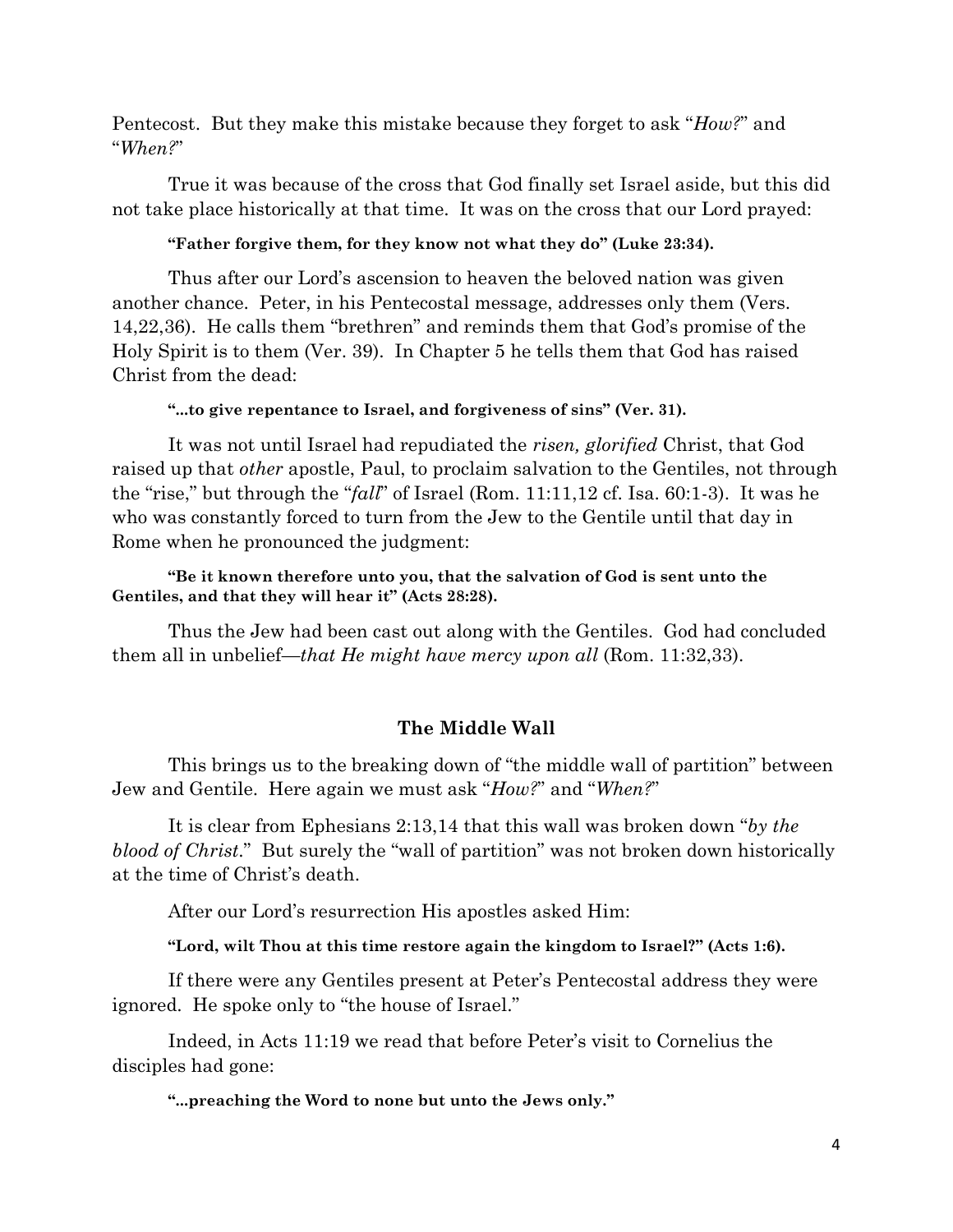This was in conformity with their commission, for they had been instructed to begin with Israel (Luke 24:47; Acts 1:8). According to all covenant and prophecy Israel was first to be brought to Messiah's feet and the Gentiles would then be saved and blessed through her (Gen. 22:17,18; Isa. 60:1-3; Zech. 8:13; Acts 3:25,26; Rom. 15:8,9).

Thus it was not until Acts 10, after the conversion of Paul, that Peter first went to a Gentile household, and this with the following explanation:

## **"Ye know how that it is an unlawful thing for a man that is a Jew to keep company, or come unto one of another nation; but God hath showed me that I should not call any man common or unclean" (Acts 10:28).**

It was after this, under Paul's ministry, that "the middle wall of partition" was broken down, brick by brick—at Antioch (Acts 11:27-30), in city after city where Paul ministered, at the great Jerusalem Council (Acts 15) etc., until Paul could write in Ephesians 2 about its *having been* broken down.

## **Reconciliation**

But what about the glorious message of reconciliation which we have been commissioned to proclaim? (II Cor. 5:18-21). Was this not preached at Pentecost under the "great commission"? Let us ask "*How?*" and "*When?*" and see.

To be sure, we who trust in Christ as our Savior were "reconciled to God...*by the cross*" (Eph. 2:16). How the Apostle Paul stresses this fact:

**"...when we were enemies, we were reconciled to God** *by the death of His Son***" (Rom. 5:10).**

**"...you, that were sometime alienated and enemies in your mind by wicked works, yet now hath He reconciled**

**"***In the body of His flesh through death***..." (Col. 1:21,22).**

But now let us ask *when* God first offered reconciliation to His enemies?

Reconciliation postulates alienation, thus reconciliation could not be preached in early Acts, for at this time God was appealing to Israel as His covenant people and as such she had not yet been alienated from Him.

For this reason Romans 11:15 refers to "the reconciling of the world" in connection with "*the casting away of them*." It was as God *began* to set the nation Israel aside along with the Gentiles that He *began* to make known the message of reconciliation *through Paul*.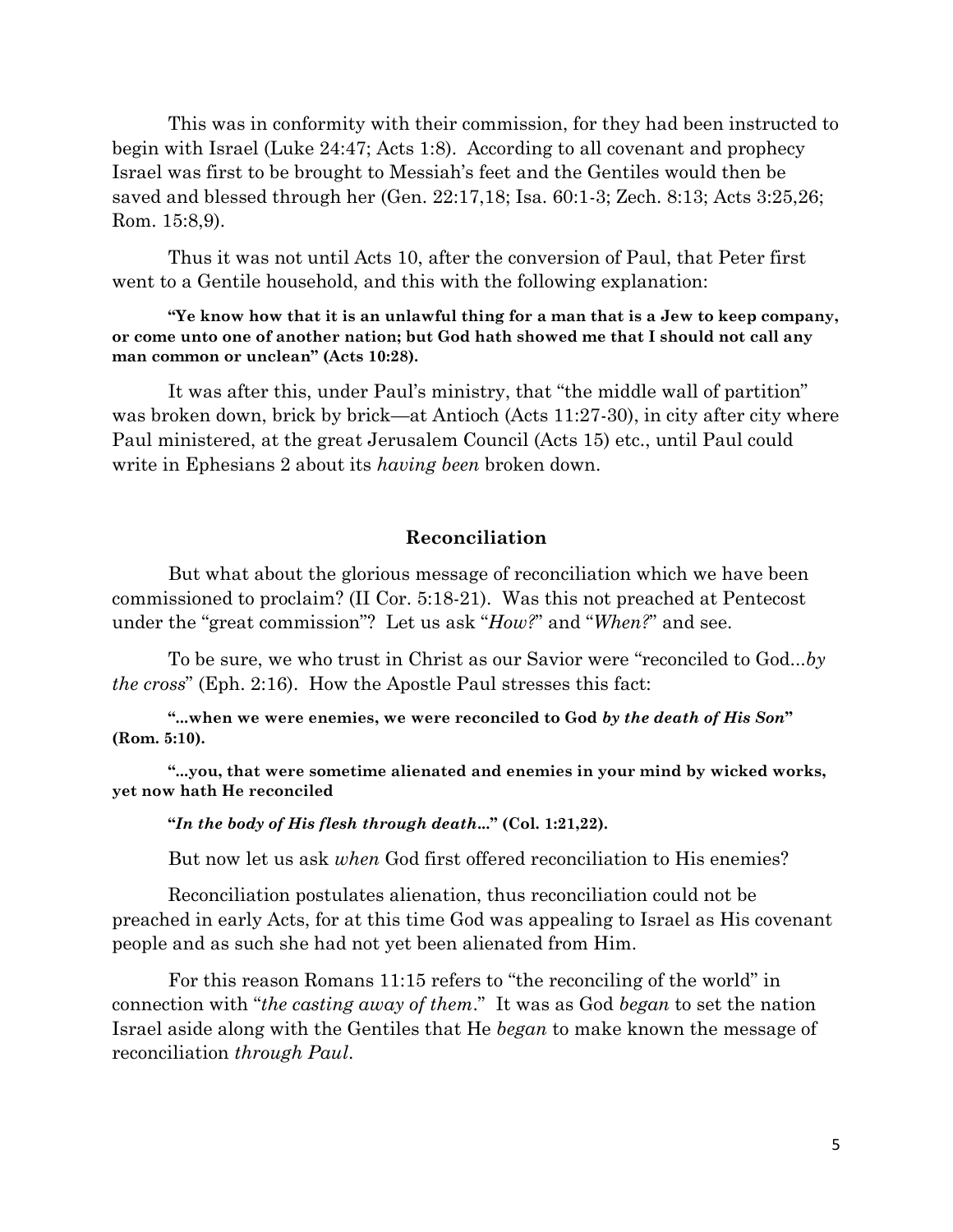We wonder how many people, even pastors and Bible teachers, know that as atonement is a Mosaic doctrine so reconciliation is a purely Pauline doctrine. Our Lord on earth did not preach the message of reconciliation, Peter at Pentecost did not preach it; none until Paul proclaimed it as it was committed to him by the glorified Lord (II Cor. 5:18-20). It is Paul who first takes us back to the "one man" by whom we were all alienated and then points us to the other "one Man" by whom we may be reconciled and receive "the gift of righteousness" by grace (Rom. 5:12-19).

# **The Joint Body**

Finally, we come to the question of the Church of this dispensation of grace, "the Body of Christ." The vast majority of believers still suppose that this Church had its historical beginning with Peter and the eleven working under the "great commission" at Pentecost. If only they would ask themselves "*How?*" and "*When?*" in the light of the Scriptures, they would soon see the error of this view.

It is clear from Ephesians 2:16 that God is now reconciling Jews and Gentiles to Himself "in one body, *by the cross*." This is *how* He is doing it. But *when*, historically, did He begin doing it? Certainly not at that time.

Nor did He begin doing it at Pentecost, for here 1.) Peter did *not* preach the message of reconciliation and 2). Gentiles were not even included. As we have seen, his message was addressed to "the house of Israel" alone. Indeed, as we have also seen, the disciples preached "to none but unto the Jews only" until Peter went to *one, only one*, Gentile household (Acts 10).

How then could the joint body of believing Jews and Gentiles have been in existence before this time?

Again, it is Paul, and no one until Paul, who tells us that *now* the middle wall is broken down and that all believing Jews and Gentiles are one in Christ:

**"For by one Spirit are [were] we all baptized into one body, whether we be Jews or Gentiles..." (I Cor. 12:13).**

**"For ye are all the children of God by faith in Christ Jesus.**

**"For as many of you as have been baptized into Christ have put on Christ.**

**"There is neither Jew nor Greek..." (Gal. 3:26-28).**

**"For He is our peace, who hath made both one, and hath broken down the middle wall of partition between us;**

**"...that He might reconcile both unto God in one body by the cross, having slain the enmity thereby" (Eph. 2:14-16).**